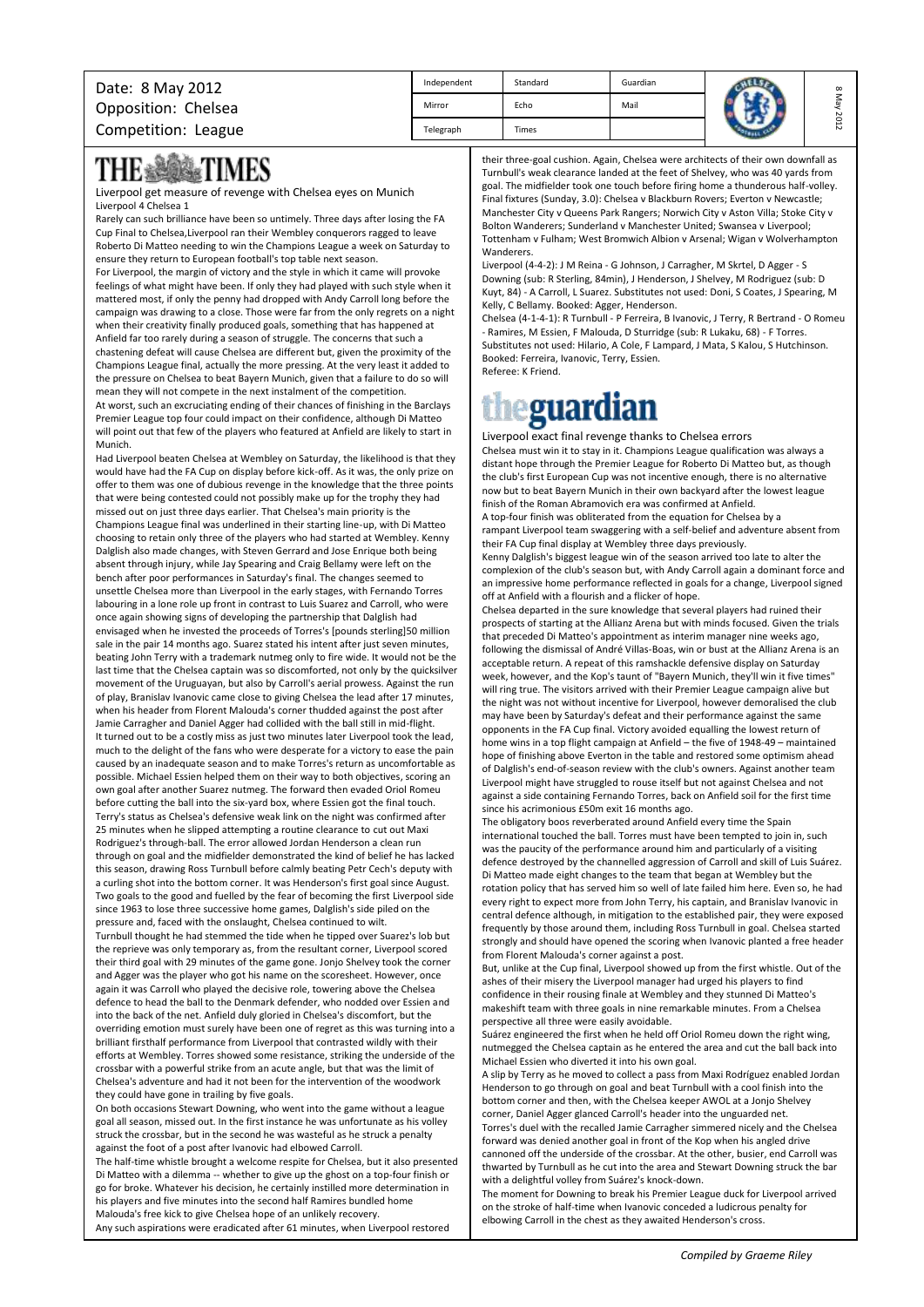| Date: 8 May 2012    | Independent | Standard     | Guardian | $\infty$<br>20 |
|---------------------|-------------|--------------|----------|----------------|
| Opposition: Chelsea | Mirror      | Echo         | Mail     |                |
| Competition: League | Telegraph   | <b>Times</b> |          | $\sim$         |

Ivanovic was only booked but, from 12 yards and having sent Turnbull the wrong way, Downing smacked his spot-kick against the post and out. Liverpool's seventh penalty miss of the season set an unwanted club record and extended their number of strikes against the woodwork to 46.

Chelsea were being embarrassed and responded at the start of the second half when Ramires unwittingly bundled Malouda's inviting free-kick beyond José Reina. But any thoughts of a recovery ended when Turnbull scuffed a hopeless clearance into the path of Shelvey and the Liverpool midfielder drilled the return high into his unguarded net.

## The **Mail**

Reds romp to sweet revenge as Blues blow top four hopes If only. Those words have been muttered regularly by Liverpudlians during this bewildering campaign but never have they carried as much meaning as Tuesday night. If only Liverpool had played like this at Wembley three days earlier, they would have completed a cup double. If only Luis Suarez and Andy Carroll had dovetailed so sweetly sooner, the league table would not look so horrid. If only they had been this ruthless in 18 previous home games. If only. But, as Kenny Dalglish argued, it was better late than never, a fine riposte to

losing the FA Cup final. Even if Chelsea had fielded the same XI as they did on Saturday, Roberto Di Matteo's men would have found it difficult living with Liverpool in this rampant mood. But In scoring four goals, Liverpool obliterated Chelsea's faint hopes of finishing in the top four and if Di Matteo is to lead his club into the Champions League next season, he will have to do it by masterminding a win in the Allianz Arena, the fortress of Bayern Munich, on May 19. 'I didn't think, "What if?",' said Dalglish. 'I just thought, "What a performance and what a result"; with the last half-hour at Wembley and this performance, we have put together two hours of fantastic football. We have seen performances like that before but not married them up with a result.' All fears that Fernando Torres would return to haunt them were expunged by a relentless display that contained three goals in nine first-half minutes and a mesmerising performance from Suarez, who was intent on causing havoc from the first whistle. He may have failed to get on the scoresheet but, working in tandem with Carroll, the little Uruguayan caused mayhem and provided some much-needed succour to the embattled Dalglish. Given what had happened at Wembley, it had been generally assumed that the atmosphere around Anfield would be morose, with thousands of Liverpool fans staying away. But, not for the first time, waves of defiance rolled off the Kop. The vocal backing for Dalglish was especially significant.

Whether it was the noise being generated or a response to Dalglish's pre-match appeal that it was 'vital to sign off with a home win', Liverpool certainly began at a tempo that was far removed from their insipid beginning at Wembley. True, they enjoyed good fortune when Branislav Ivanovic rose unmarked to head Florent Malouda's 17th-minute corner against a post, but it was no surprise when the home side went ahead. Evoking memories of the day he slalomed between four Manchester United defenders to set up a goal for Dirk Kuyt in March 2011, Suarez had only one thing on his mind when he took possession in the 19th minute and embarked on a mazy run that carried him past three blue shirts.

Having hoodwinked John Terry with a nutmeg, Suarez tried to find strike partner Carroll but, in his desperation to clear, Michael Essien succeeded only in turning the cross into his own net. It was a goal that opened the floodgates. Flustered by the way Suarez was buzzing around, Terry was horribly out of sorts

and moments after he was booked for clattering into Carroll, his slip allowed Jordan Henderson to speed on to a pass from Maxi Rodriguez. The 21-year-old then displayed great poise to double Liverpool's lead.

Soon after, two became three. Jonjo Shelvey's corner picked out Carroll and his knockdown was headed home by Denmark defender Daniel Agger. Liverpool wore a logo bearing 'Seeing is Believing' on their shirts to promote a charity that supports the blind and this scoreline did take some fathoming.

'I thought Liverpool were inspired,' acknowledged a solemn Di Matteo. 'They were the better side and scored their goals at the right times. You have to give credit to them. It is not the points we have lost here that mean we will not finish fourth.' Chelsea mustered a response when Torres — who was a peripheral figure — burst into the Kop End penalty area and smashed a drive against the underside of the bar but that attack was not in keeping with the pattern of play and Liverpool could easily have been five up by half-time.

Stewart Downing, enjoying one of his best nights in a red shirt, was desperately unlucky to see a dipping left-foot volley crack the woodwork. He should have scored his first Barclays Premier League goal for the club in added time at the end of the half but his penalty, after Carroll was felled by Ivanovic, hit a post. That was Liverpool's seventh failure from the spot of the season (excluding the Carling Cup final shootout) — a club record — but, unlike earlier misses, this was not costly, even if within minutes of the restart Ramires had pulled a goal back, heading in Malouda's free-kick. But it was not the sign for a concerted spell of Chelsea pressure. If anything, Liverpool looked the side most likely to score again and so it proved when Shelvey scored the fourth. It came after more desperate defending from Chelsea but, even so, Shelvey had plenty on when the ball fell to him 25 yards out. It didn't matter as he swept his shot into the net to complete the rout, ensuring the post-match lap of honour went smoothly.

'There is no other place in the Premier League where supporters would show appreciation like that,' said Dalglish. 'It was a fantastic night.' Such a shame for him there were not a few more.

## **The Daily Telegraph**

Chelsea and Terry suffer as Liverpool turn it on too late Liverpool 4 Essien og 19, Henderson 25, Agger 28, Shelvey 61 Chelsea 1 Ramires 50 Att: 40,721

This was a game of great entertainment but little significance. Liverpool were dominant, punishing a much-changed Chelsea side, but Anfield must have been left with a feeling of why Andy Carroll, absolutely outstanding against John Terry, did not start the FA Cup final.

The England striker failed to score here but earned the post-match rendition of 'Sweet Carroll Nine'. Along with the excellent Jonjo Shelvey and typically lively Luis Suarez, Carroll ensured that Chelsea now cannot finish in the top four. A Michael Essien own-goal, composed Jordan Henderson finish and neat Daniel Agger header gaveLiverpool a 3-0 lead before Stewart Downing wasted a penalty. Ramires made it 3-1 just after the break but Liverpool were in control, confirmed when Shelvey capped a fine display with his strike from 30 yards.

It was a game of some ugly moments, a two-footed challenge by Michael Essien on Carroll, a Branislav Ivanovic elbow on Carroll and Suarez forearm on Ivanovic. Carroll began here as he finished at Wembley, scaring Terry with his persistence, linking well with Suarez. Liverpool's attacking, bringing three goals in nine minutes, was assisted by some wretched defending by Chelsea and Terry in particular. The England centre-half was troubled when Carroll came on after an hour at Wembley, muscling him out the way, losing him at corners. Talk persists about whether Terry should go to the Euros because of any impact he might have on the dressing-room dynamic; on this evidence, there are significant footballing reasons for leaving him behind.

Suarez had nutmegged Terry once even before the goal-rush.

The goals began to flow after 20 minutes. Suarez drove in from the right, totally embarrassing Terry with the most elegant and quickly-executed of nutmegs. The Uruguayan cut the ball back from the byline, hitting Michael Essien and cannoning into the net. The announcer credited the score to Suarez but it was clearly an own-goal off Essien. The pain continued. Terry looked a ghost, soon nutmegged again, this time by Carroll, and responding by fouling the Liverpool striker. Terry was booked, and his evening deteriorated three minutes later. He was again bamboozled by the swift movement and passing of Liverpool, this time Maxi Rodriguez releasing Henderson through the middle.

There has always been the suspicion with Henderson that he feels inhibited in the presence of Steven Gerrard. With the captain absent with a back injury, Henderson seemed almost released from an imaginary cage. Running on to Maxi's pass, Henderson glided through the middle and placed the ball with a touch of fade around Ross Turnbull and in. Chelsea's defence was breached again three minutes later. Shelvey whipped in a corner from the left, Carroll again lost Terry and headed back for the stooping Agger to provide the coup de grace. Liverpool were rampant, Chelsea playing like strangers, seemingly operating an open-door policy. Suarez fired over. Downing unleashed a marvellous dipping shot that clipped the bar. He should have had his first goal for Liverpool, when he was instructed to take a penalty as the half closed. Kevin Friend had awarded the kick after Ivanovic had thrown his elbow back, catching Carroll in the chest, and going into Friend's book. The target-man held his face much to the anger of the Chelsea fans. Their mood improved when Downing drove his penalty against the post. Downing's failure was highlighted further when Robbie Fowler's young son, Jacob, joined in the half-time shoot-out, converting his effort from 12 yards in front of the Kop. Chelsea were stunned, although their hopes of making the top four had largely ebbed anyway. Any visiting Bayern Munich scouts will not have learned much from Chelsea's starting XI as only Essien, possibly Paulo Ferreira, at a push Fernando Torres, could conceivably begin the Champions League final. Essien was poor, Ferreira was soon cautioned for catching Suarez while Torres was roundly booed on a first return to Anfield.

Chelsea still had a few chances, and a few grievances. Shelvey kicked Florent Malouda in the head, guilty of carelessness at the very least.

Ivanovic headed a Malouda corner against the post. Torres rolled back the years in front of the Kop, controlling the ball, darting into the box and crashing a shot off the underside of the bar and clear. "You should have stayed at a big club," the Kop chanted at Torres, who will soon be making plans to leave for Munich and the Champions League final. Torres may be on the bench at the Allianz Arena but he has played his part on the road to Munich, and may come on if Plan A, Operation Drog, fails. Chelsea made a fight of this after 50 minutes. When Malouda bent in a free-kick from the right, Ramires responded quickest, racing towards the ball which hit his stomach and flew past the struggling Pepe Reina.

Any idea of a comeback was brutally ended on the hour. In front of a cackling Kop, Turnbull made a shocking clearance, clearing straight to Shelvey. The midfielder's response was majestic, the ball drilled first time into the empty net. It was a goal of the highest class. Di Matteo sent on Romelu Lukaku, who immediately wasted a glorious opportunity. When Ramires clipped over the most inviting of balls, Lukaku headed straight at Reina. The keeper celebrated strangely, kicking the post. Liverpool kept attacking. Glen Johnson swept in a cross that Carroll knocked wide. Then Suarez hounded Ivanovic, bringing a forearm into his face. Friend saw little wrong.

Liverpool fans were given a glimpse of the future when Raheem Sterling was sent on by Dalglish.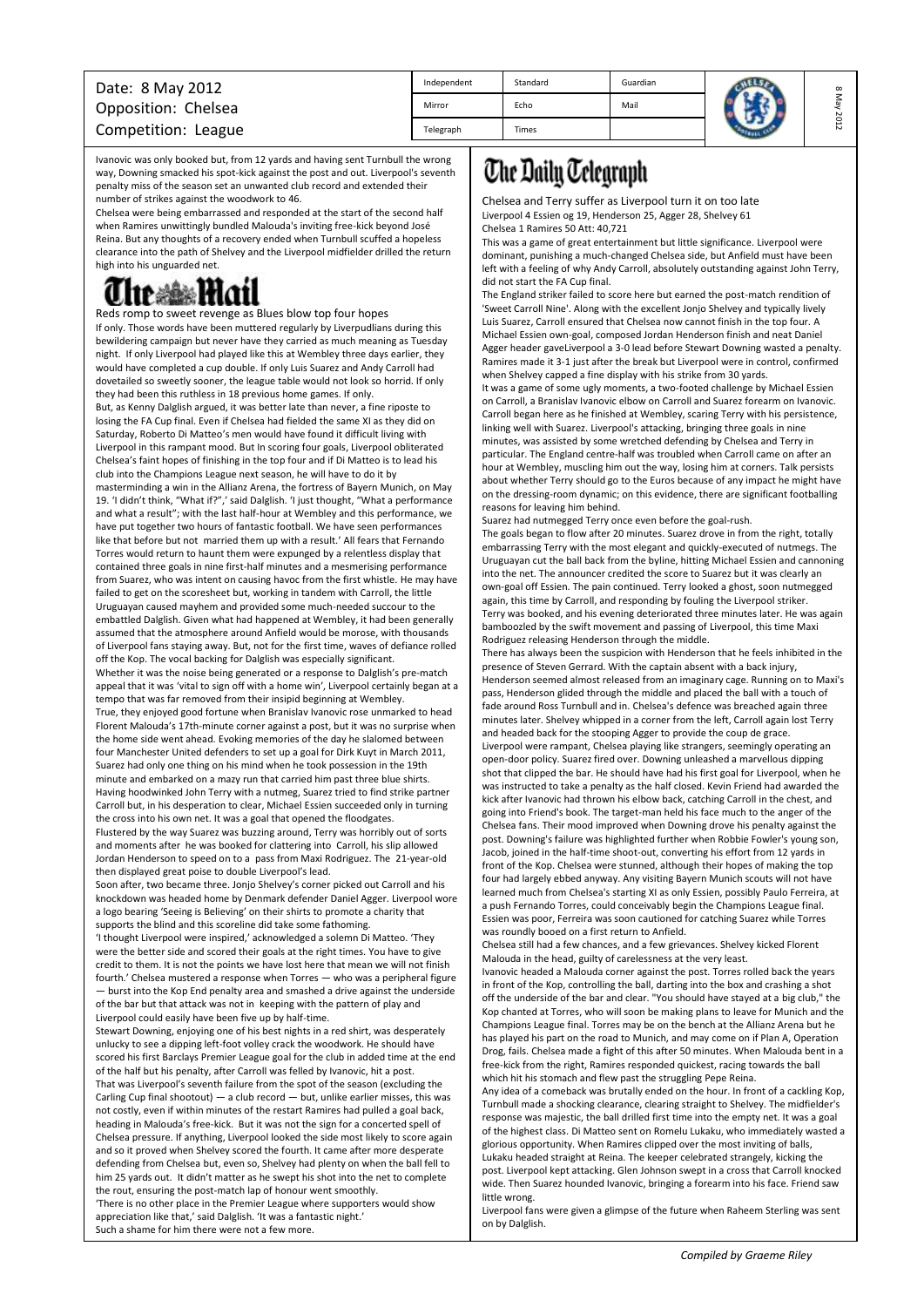| Date: 8 May 2012    | Independent | Standard     | Guardian | $\infty$ |
|---------------------|-------------|--------------|----------|----------|
| Opposition: Chelsea | Mirror      | Echo         | Mail     | 읍        |
| Competition: League | Telegraph   | <b>Times</b> |          | 2012     |
|                     |             |              |          |          |

### THEY **INDEPENDENT**

Liverpool start as they finished at Wembley as Terry slips off pace It is now the European Cup or bust for Chelsea and, should they perform this badly against Bayern Munich, bust it will be - or the Europa League, which in owner Roman Abramovich's eyes amounts to the same thing.

Since his takeover in 2003, Stamford Bridge has only ever staged Champions League football. Now, unless they can overcome Bayern in their own stadium, Chelsea will be dipping their toes into some of European football's more distant waters.

There were eight changes last night from the side that had beaten Liverpool in the FA Cup final and they suffered Chelsea's heaviest league defeat of the Abramovich era. Since few of this team are likely to play in the Allianz Arena on 19 May, it would be harsh to read too much into this debacle, although the match climaxed with the Kop chanting: "Bayern Munich, they'll win it five times".

Nothing here would discourage the Germans. Given the suspensions Roberto Di Matteo's side will take into the final, Michael Essien or Florent Malouda may have to be pressed into service in central midfield, where last night they were overrun. "You have to be objective; we have played 37 games in the Premier League and the points we have lost today are not the reason we have failed to finish fourth,' Di Matteo said.

He justified his selection by arguing that, "with everything we have been through we needed to use players who were fresh mentally and physically." They would have been worn down by the finish. John Terry endured such a dreadful first half that someone tweeted Bayern would be appealing to Uefa to have his ban for the final overturned.

Chelsea's situation, however, is identical to Liverpool's when they won the European Cup in Istanbul seven years ago and this was a night that would have made Kenny Dalglish's end-of-season review with the club's owners a little easier. Liverpool began as they had finished the FA Cup final - and that when the season is summed up here will be a matter for lasting regret.

"No, I don't have a feeling of 'what if?'" said Dalglish. "I have a feeling of: 'what a performance'. The last half-hour at Wembley and this performance make up a fantastic two hours of football. The supporters can go away with a smile on their faces<sup>"</sup>

There were moments last night to give Bayern's representatives pause for thought. Branislav Ivanovic thundered a header against the post when the scores were still level. Fernando Torres, returning to Anfield for the first time since Chelsea made him the Premier League's most expensive footballer, accelerated away from Daniel Agger and sent a shot crashing on to the crossbar beneath the Kop.

Pepe Reina, who has admitted publicly to having endured a poor season, was wrong-footed by Ramires as he met Malouda's free-kick to spark a flicker of a comeback that was extinguished the moment Ross Turnbull sent a clearance straight to Jonjo Shelvey, who drove it back with interest into the net. That was Liverpool's fourth and final goal, although there might have been more. Just before half-time, Ivanovic barged over Andy Carroll, whom Dalglish thought as unplayable as he had been in the final half hour at Wembley, and conceded a penalty. Stewart Downing has never scored for Liverpool in the league and maintained that record by hitting the post with his kick.

It scarcely seemed to matter. Liverpool were three up and in total command. The rout began with Luis Suarez reaching the byline and pulling the ball back for the approaching figure of Carroll. It missed its target, hit Essien and rolled over the line for the first of three goals in nine minutes.

While Carroll's reputation had been revived by the FA Cup final, Jordan Henderson's had plummeted further. When John W Henry decided to sack Damien Comolli as director of football, the principal complaint was that he had signed players who were wildly overpriced. Henderson, bought from an astonished Sunderland for [pounds sterling]20m, was the chief witness for the prosecution.

However when Maxi Rodriguez aimed a loose pass in the general direction of Terry and saw the pillar of Chelsea's defence slip to the floor, Henderson was the one to benefit and you would have had to possess a granite heart not to have willed him to score, which he did in some style.

Carroll may not have scored - however, he contributed to Liverpool's third with surprising delicacy, heading Shelvey's corner across the face of the area for Agger to head home. As he ran towards the Kop in the second half, the great stand stood and chanted his name. It has taken a while but Carroll is becoming the player Dalglish thought him to be.



#### KOP WINNERS 4 CUP WINNERS 1

REVENGE may not have been exactly sweet for Liverpool.

Three points meant little compared to their lost silverware.

But if this is the last home game of Kenny Dalglish's second coming, it left a sense of what might be a brighter Anfield future.

Four days after their FA Cup Final siege came to nothing, the Merseysiders feasted on Chelsea's Wembley hangover, to leave Roberto Di Matteo's men knowing it is Munich or bust if they want to play Champions League football next season.

Three goals in nine first-half minutes saw Liverpool, inspired by Luis Suarez - who showed both sides of his character - and Andy Carroll, left Chelsea's shadow selection shell-shocked as they finally found the home form that has deserted them all year and leaves Dalglish's position uncertain.

A night John Terry - and keeper Ross Turnbull - will want to forget brought Anfield delight as Suarez induced a Michael Essien own goal after 19 minutes before Jordan Henderson and Daniel Agger and Jonjo Shelvey joined the party.

With the Liverpool fans relishing the chance to bait Fernando Torres on his Anfield return, even when the pounds 50million man hit the bar, it could have been meltdown.

Stewart Downing, still looking for his first league goal for the Reds, struck the post with a penalty seconds before the break.

But even though Ramires fluked his 12th goal of the season, Liverpool stepped up the pace again, a blunder by the hopeless Turnbull - showing just how much Chelsea rely on Petr Cech - was capitalised on by Shelvey.

Torres was one of eight changes from Chelsea's Wembley side, signalling their priorities were very much on Munich, rather than the fleeting chance of still making the top four.

But it was Liverpool's approach, taking up from where they left off despite the absence of Steven Gerrard, with Carroll and Suarez tremendous, that made Turnbull's first Premier League start in over two years a debacle.

Not that the Chelsea keeper was helped by Terry's nightmare, hinted at early on when he was nutmegged by Suarez before the Uruguayan flashed wide.

Maybe it might have been different had Chelsea gone in front after 17 minutes when Daniel Sturridge's shot deflected inches wide off Agger and then Branislav Ivanovic, c , unmarked six yards out, thundered his header from the resulting Florent Malouda corner against the post. t,r t st But within two minutes,

s, Liverpool were ahead. Within 10, it was all over. d. ll The opener came when Suarez, seemingly boxed in wide on the right, somehow wriggled his way clear, played through Terry's legs as he hared inside and saw his driven cross bounce in off the helpless Essien. n d t, ayh ed en he Then the hapless Terry's slip saw Henderson waltz y's tz through on to Maxi Rodriguez's simple ball through the middle to steer past the keeper into the bottom corner. And when Terry - booked for a foul on Carroll - lost the big Geordie from Shelvey's corner on 28 minutes, leaving Agger a free d for a foul he big vey's es, e header into the Blues net, Chelsea were utterly bereft.

Torres, jeered throughout, smashed a shot off the bar after latching on to a loose ball but Chelsea were a mess, looking like a side with g ut ess, with their minds on other things. other Carroll was denied by Turnbull and Downing flicked the bar with a superb volley.

But the winger left the pitch shaking his head after stroking his injury-time penalty against the post and out after Ivanovic lost his marbles, smashing his elbow into Carroll's chest as they waited for Henderson's cross.

his elbow as t Hen s The escape briefly sparked Chelsea, who pulled one back when Malouda floated in a freekick and Ramires trickled the ball past Pepe Reina off his groin.

Turnbull parried from Martin Skrtel but when the keeper miscued a simple fr wh mis clearan th h clearance straight to Shelvey on the hour, the midfielder gleefully picked his spot from 35 yards for his first Premier League goal.

Reina partially redeemed himself with a point-blank save from substitute Romelu Lukaku before Suarez risked a red card with a swinging right forearm that caught Ivanovic.

Liverpool pushed to the last, Carroll twice off target and youngster Raheem Sterling missing with his first touch.

This was a battering.

7DH(5ER( LIVERPOOL: Reina 5, Johnson 7, Carragher 6, Skrtel 6, Agger 7, Downing 6 (Sterling 84), Henderson 8, Shelvey 7, Maxi 7 (Kuyt 83); Suarez 9, Carroll 8 CHELSEA: Turnbull 3, Ferreira 5, Ivanovic 5, Terry 4, Bertrand 5, Essien 5, Romeu 5, Malouda 6, Ramires 5, Torres 5, Sturridge 5 (Lukaku 68, 5) REF: Kevin Friend ATT: 40,721 LIVERPOOL v CHELSEA MAN OF THE MATCH LUIS SUAREZChelsea simply could not handle him BALL POSSESSION 47% B 53% SHOTS ON TARGET 2 6 SHOTS OFF TARGET 5 S 11 CORNERS 47 OFFSIDE 0 3 FOULS 14 17